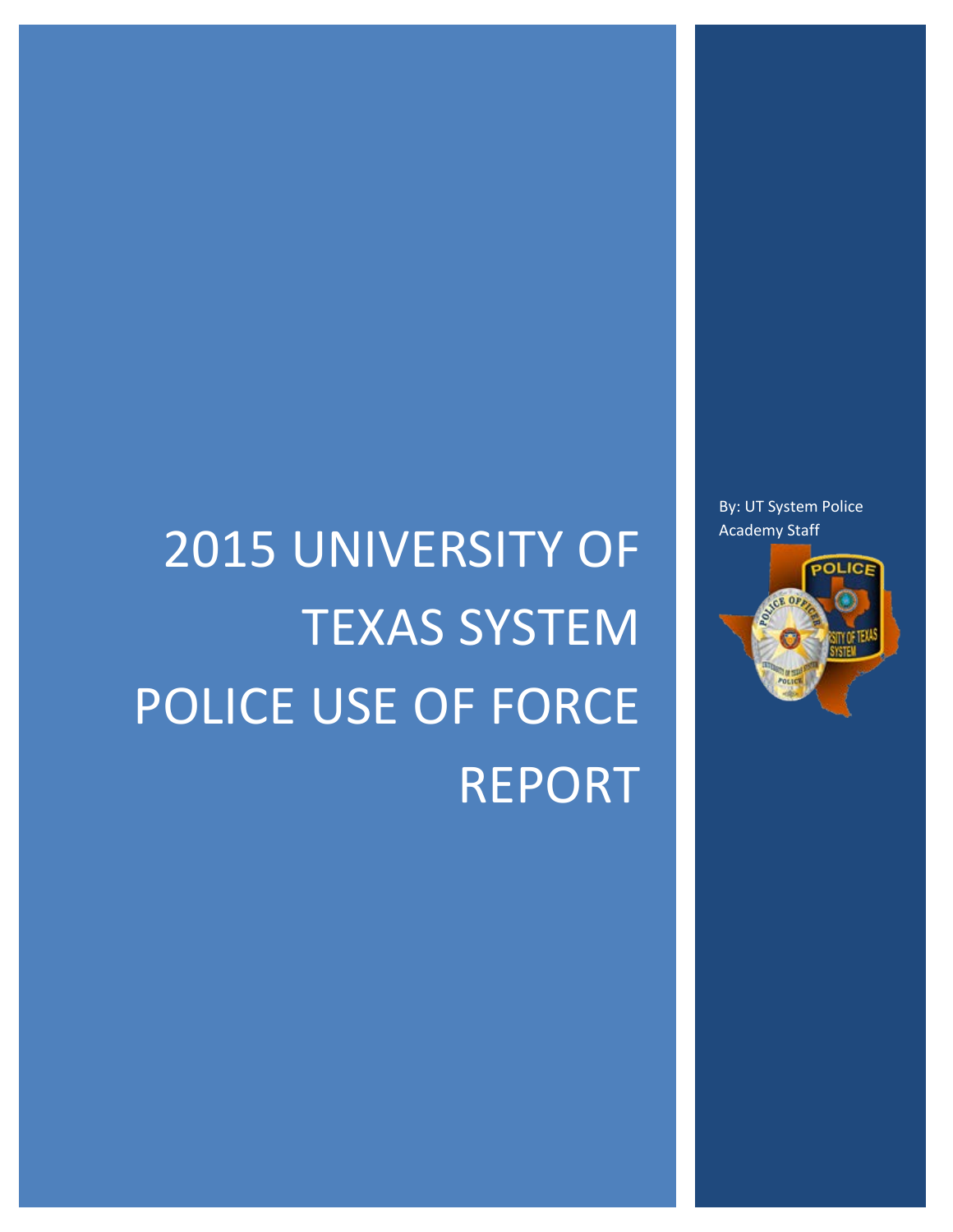#### *Summary*

During the period of January 1, 2015 to December 31, 2015, UT System Police Officers encountered 92 situations that required the use of force above the level of command presence, verbal commands and low level handcuffing techniques. This represents a 14% decrease from the 2014 Use of Force Reports.

The 92 situations involved the use of force against 101 individuals, a 16% decrease from the 2014 report. An average of 2.02 officers were involved in use of force against an average of 1.11 subjects. The largest number of officers involved in one event was 6, and the largest number of subjects involved was 3. The average age of officers involved in use of force events was 37.9 (versus 38.5 for 2014). The youngest officer was 21 years of age and the oldest was 59 years old. The average age of the subjects was 26.46 (versus 29.43 in 2013) with 65 years old as the oldest. Three juveniles (one 13 YOA, one 14 YOA and one 15 YOA) were subjects of use of force. 22% of use of force situations involved an Emergency Detention of the subject(s) (20 total in 2015) which is a 66% increase over 2014 (with 12 incidents) and a 566% increase from 2013 (with 3 incidents).

Demographically by campus, 17% of all use of force reports occurred at UT Houston with 16 incidents. UT Health Science Center at San Antonio had 13% of all use of force incidents in the UT System Police with a total of 12. UT Southwestern Medical Center, UT Arlington and UT Dallas & UT Health Northeast had 11, 9 and 7 respectively.

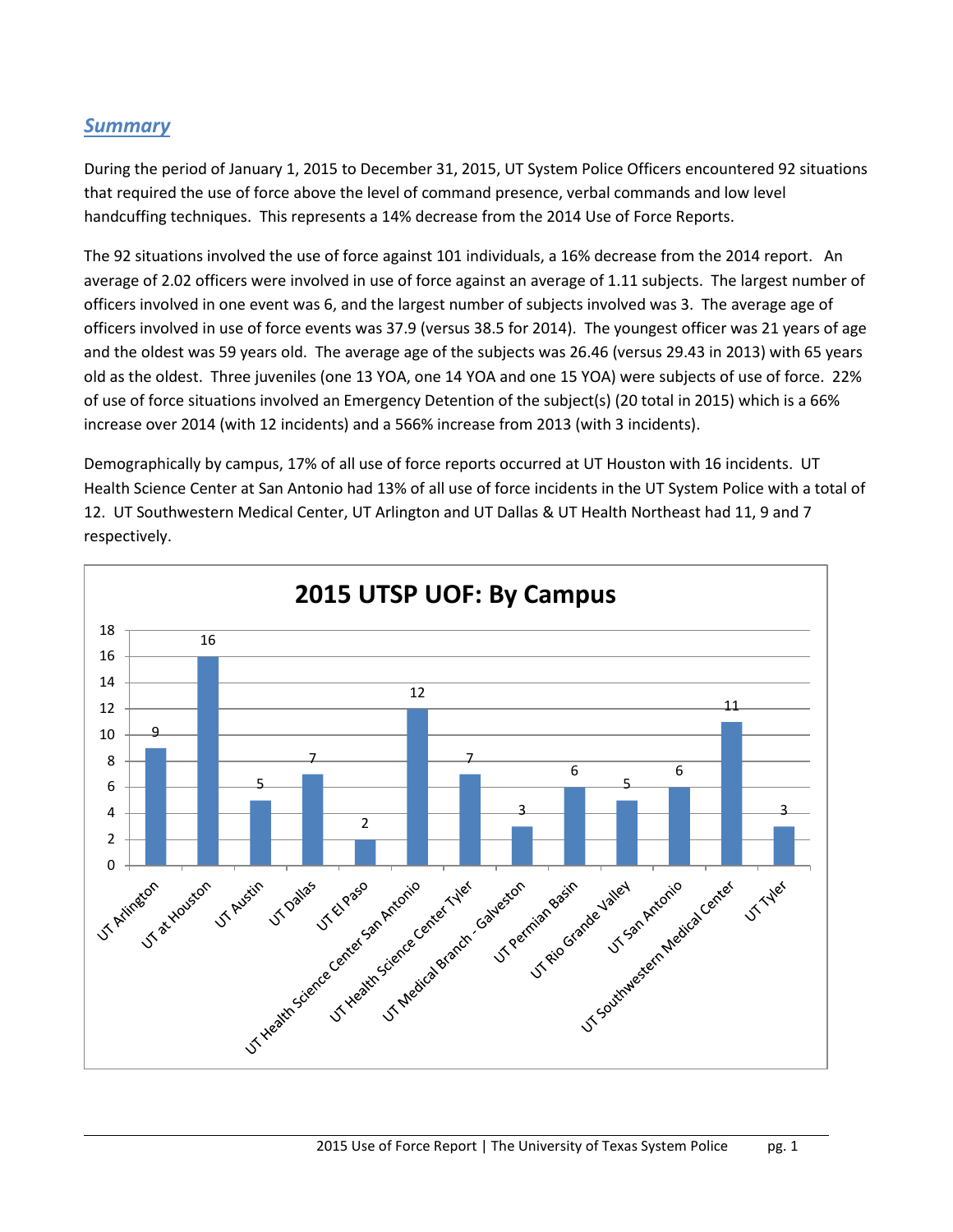# *Date & Time*

Use of force by UTSP officers in 2015 was more likely to occur in March (total of 15) than in any other month compared to May (total of 14) in 2014. February and July were the next most likely months for the occurrence of use of force with 11 each. April and June had occurrences of 9 and 8 respectively for use of force.

The majority of use of force occurred between the hours of 3pm to 11pm at 40%, similar to 2014 at 41%. The 11pm to 7am shift saw 36% of the use of force (compared to 38% in 2014) followed by 24% for the hours between 7am to 3pm (compared to 21% in 2014).



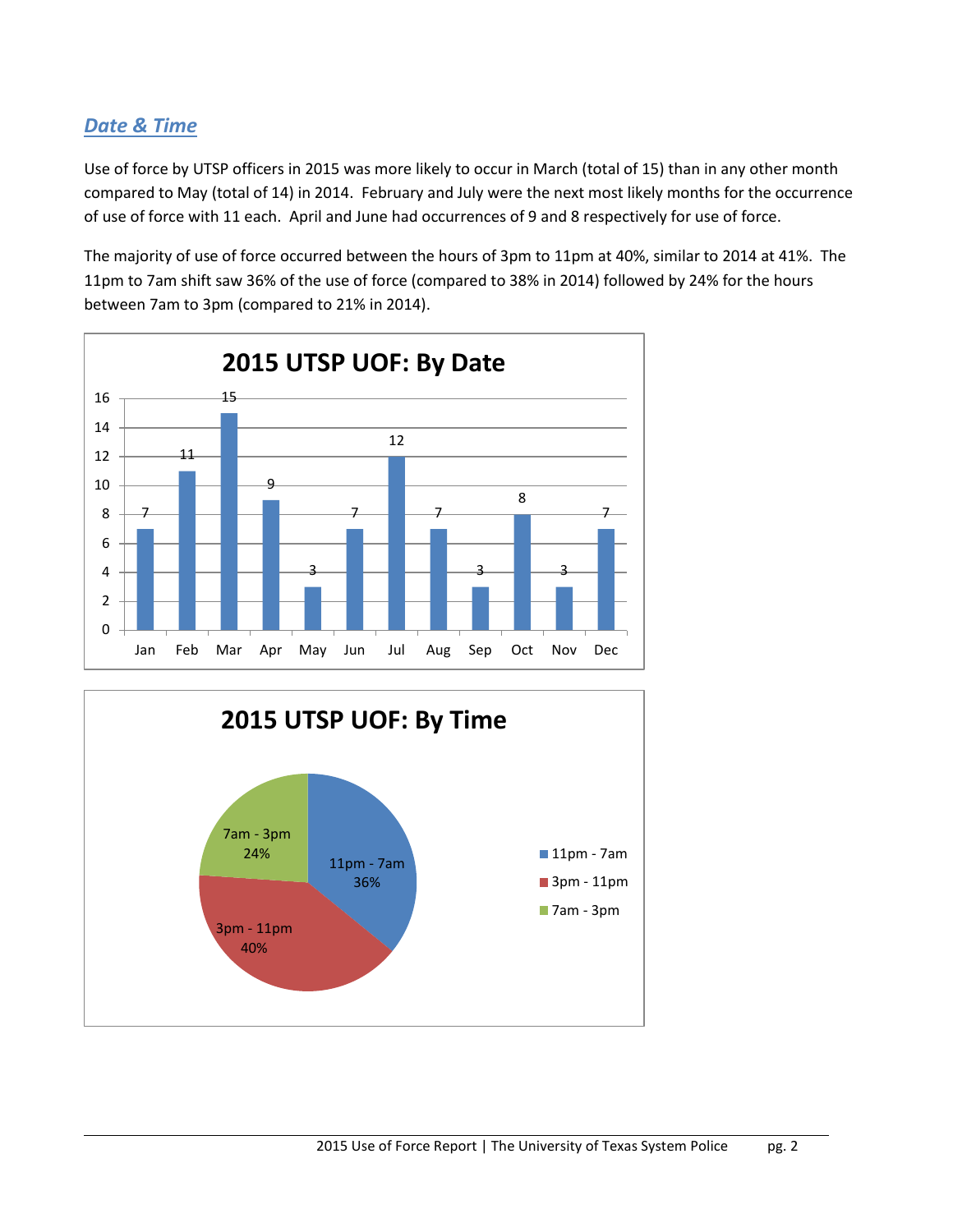# *Incident Conditions*



The nature of the situation that brought the officer and the suspects together varied. In 42% of the reports, the incident was classified as a "Dispatched Call" in which the officer was assigned a call via the radio or telephone (39 total, a decrease of 22% from 2014's total of 50). 26% of officer/subject contacts occurred when the officer directly saw the event unfold, which is classified as "Onview Offense/Incident" (24

total in 2015, compared to 31 in 2014). Events classified as "Traffic Stop" accounted for 19% or 17 incidents of all use of force (a percentage increase of 41% versus 2014). "Other" (various different events) and "Custody" (in which the officer was attempting to take the subject into custody) events made up 12% and 1% of reported use of force respectively.

When classifying the nature of the situation in which use of force occurred, there were several factors involved. "Disturbance", "Traffic Stop" and "Suspicious Person" accounted for 21%, 21% and 16% respectively concerning the nature of the situation (19, 19 and 15). 13% of incidents (12 total in 2015) officers dealt with an intoxicated individual. 7% of use of force events were classified as "Other" to include direct assistance of medical personnel in an effort



to restrain an out of control patient (all of which occurred at the medical campuses). 7% of situations officers were faced with a suicidal subject (no percentage change from 2014). There were no dog attacks in 2015, versus 2 dog attacks on officers in 2014.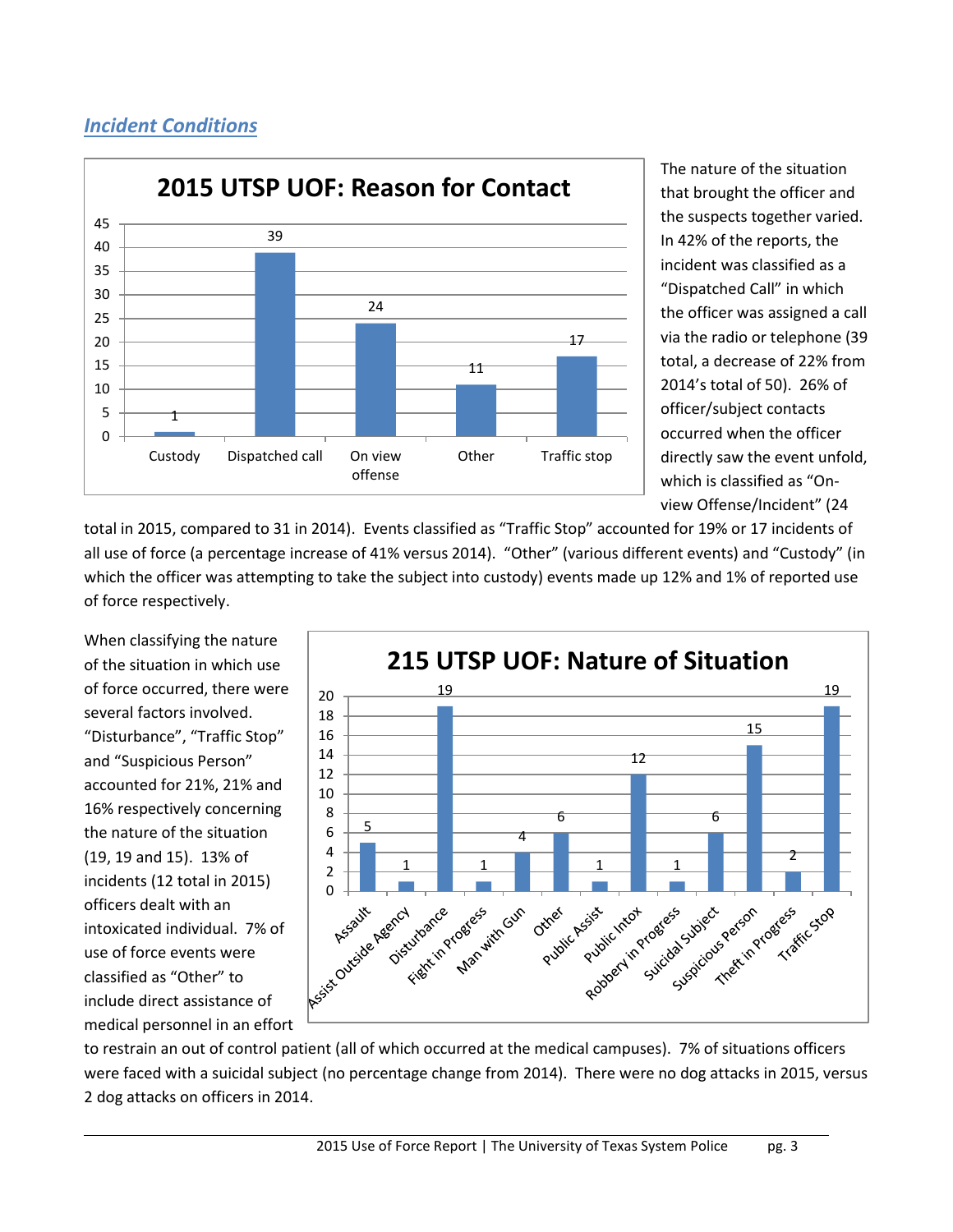It should be noted that 12% of all use of force incidents occurred when in such situations as fight in progress, person with a gun call (total of 4 of these in 2015), robbery in progress and theft in progress.

## *Subject Demographics*

In 2015, 75% of all subjects involved in use of force situations by UTSP officers were male which is a 12% decrease from 2014. Female subjects accounted for 25% of events which is an increase of 39% over last year. When classifying subjects by ethnicity, 42% of subjects were white, 32% were black, 20% were Hispanic and 2% were Asian. "Other" was listed at 4% on the DP-54 report.



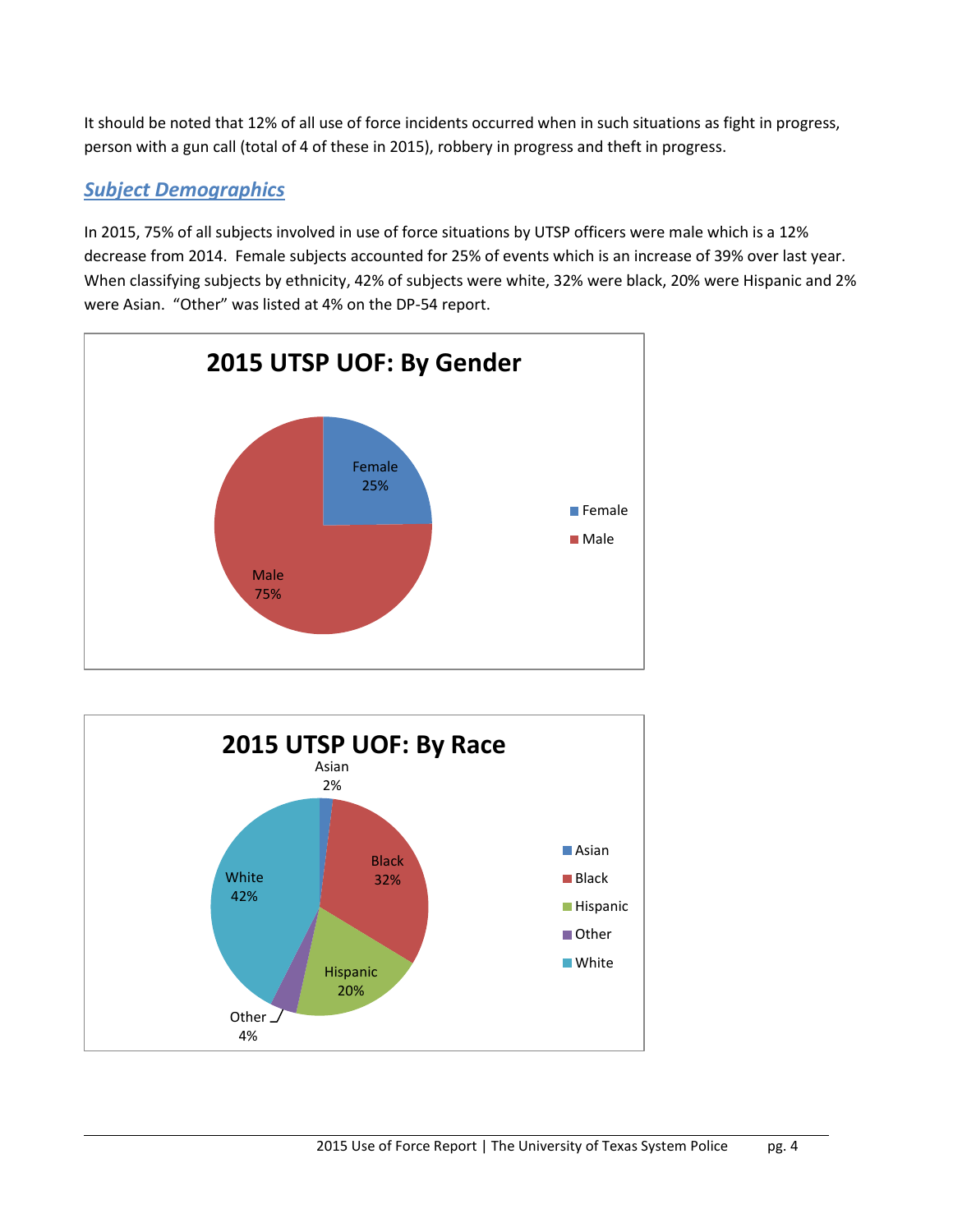

During use of force events, 18% of the subjects were under the influence of alcohol when they encountered UTSP officers in 2015. Another 7% were under the influence of drugs/controlled substances and 1% were under the influence of both drugs and alcohol; meaning that nearly 26% of the force incidents involved subjects that were under the influence of drugs, alcohol or both. This is

similar to 26% of incidents in 2014 were subjects were under the influence of drugs, alcohol or both. In 36% of force incidents, the subject(s) were not under the influence of drugs or alcohol. This information was gleaned from reading the narratives of the offense report as the DP #54 does not have data collection points to indicate if subject intoxication was a factor. This is evident in that 38% of the reports the use of drugs/alcohol was not indicated or documented.



When analyzing affiliation of subjects in use of force situations, 50% (were classified as "Non-Affiliated" with the institution, an increase of 11% over last year. 14% of subjects were patients, all of which were at the medical campuses. Only 11% were classified as students. 25% of the reports did not indicate the affiliation of the subject on the report and were labeled as "Unknown". It should be

noted that two different DP-54 report forms were observed while collecting data for this report. One form used was the current form, which is undated but listed on the UT Office of the Director of Police website as "Revised 5/16/13". This form has university affiliation as a data collection point. The other DP-54 form encountered is marked with a revision date of 9/2012 and does not include university affiliation as a data collection point.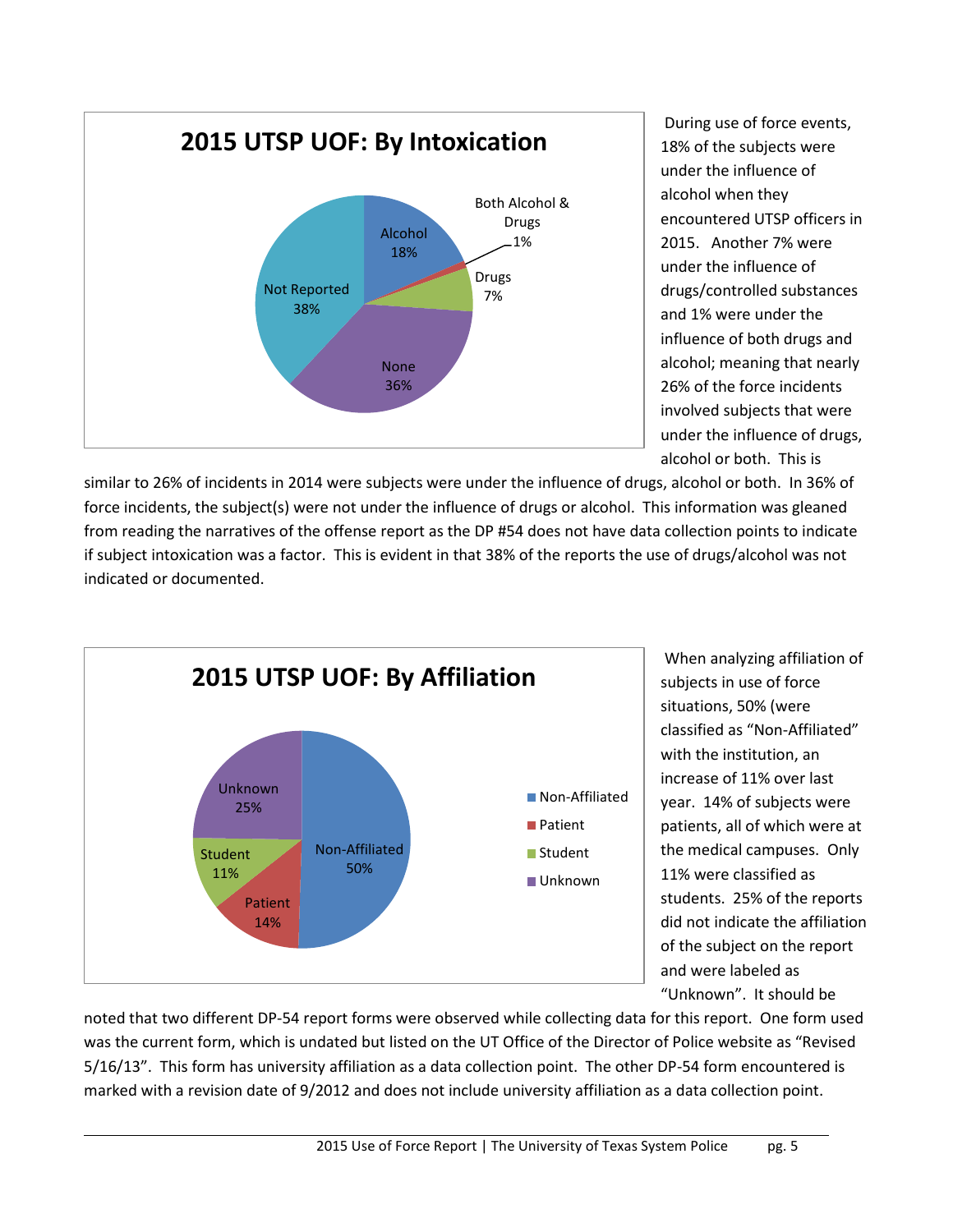#### *Subject Actions*

A total of 190 separate actions exhibited by the 101 subjects were documented in 2015. This is a 6% decrease in the number of actions and a 5% decrease in the number of suspects from 2014. Most of the actions took place in combinations where the subject exhibited two or more actions together. Approximately 23% of the time, subjects exhibited verbal resistance towards the officer(s). Actions taken by the subject classified as Empty Hand Defensive Resistance accounted for 22% of events. Examples of these actions include pulling or pushing away. This is a decrease of 16% over 2014 events. In 18% of the incidents, Passive



Resistance was used by the subject towards the officer(s). Examples of passive actions include dropping to the ground or using body weight to counter the officer's actions. Empty Hand Active Aggression was displayed 13% of the time by subjects which is equivalent to 15% in 2014. Examples of these actions include hitting, kicking and biting. In 3% of situations, the subjects displayed a knife and another 1% displayed a gun towards the officer(s). No subjects attempted to disarm a UTSP officer in 2015 compared to 1 in 2014.

#### *Subject Injuries*

In 3% (3) of the use of force reports, an injury was complained by the subject(s); however, no injury was observed. This is a decrease of 95% from 2014. One report form (1%) did not indicate on the form if the subject had been injured. Only 14 injuries were reported on the forms which represents 15% of all events, which is a 18% decrease of injuries from 2014.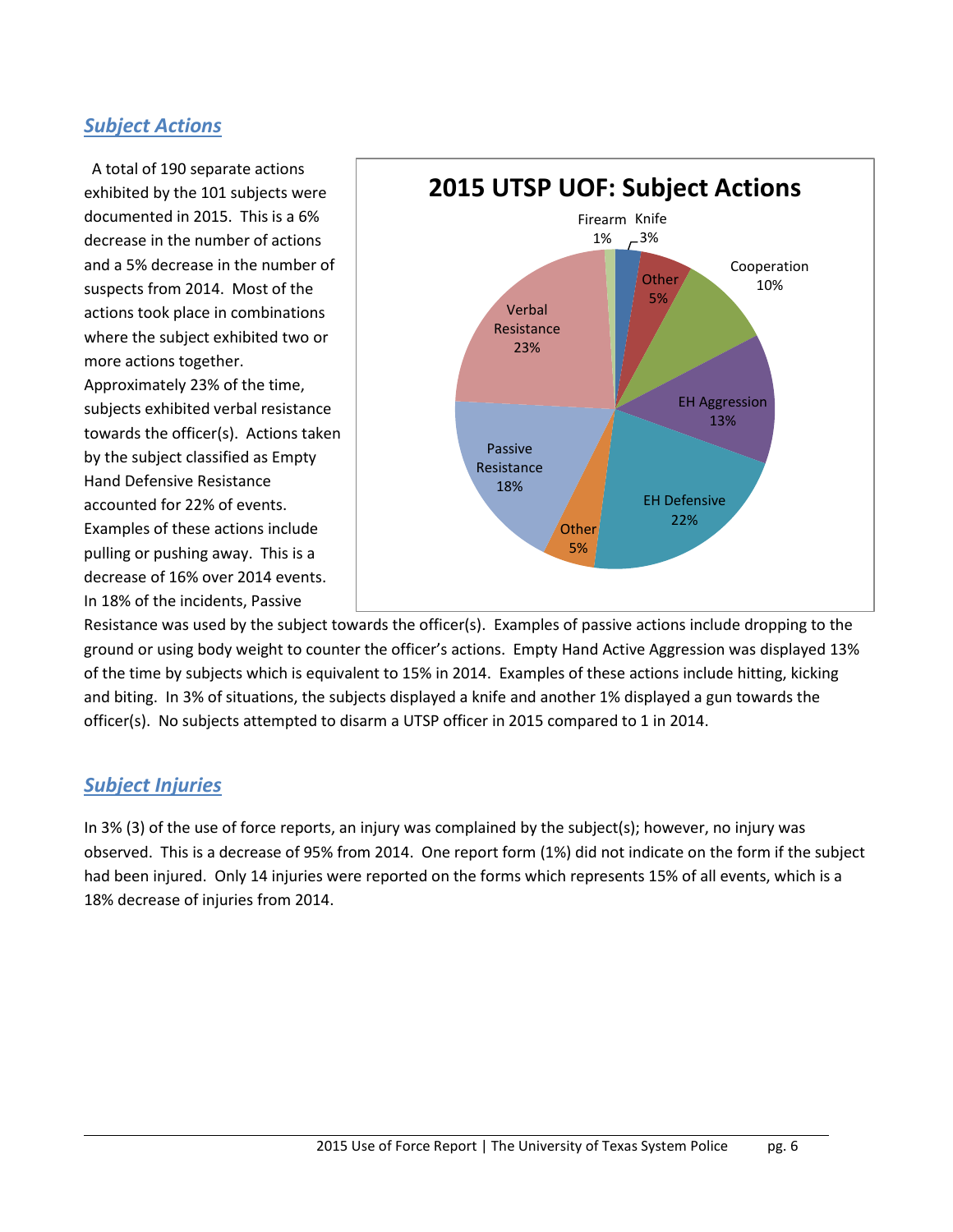

There was no treatment required for subject(s) in 50% of use of force events (versus 46% in 2014). 15% of subjects required hospitalization, either due to injuries or as an involuntary mental health commitment. 12% of subjects (11) were treated and released at the scene, the same percentage for 2014. It should be noted that in 23% of the use of force reports submitted (21) the disposition of the subject was not indicated in the report as required, which is a 32% decrease over 2014.

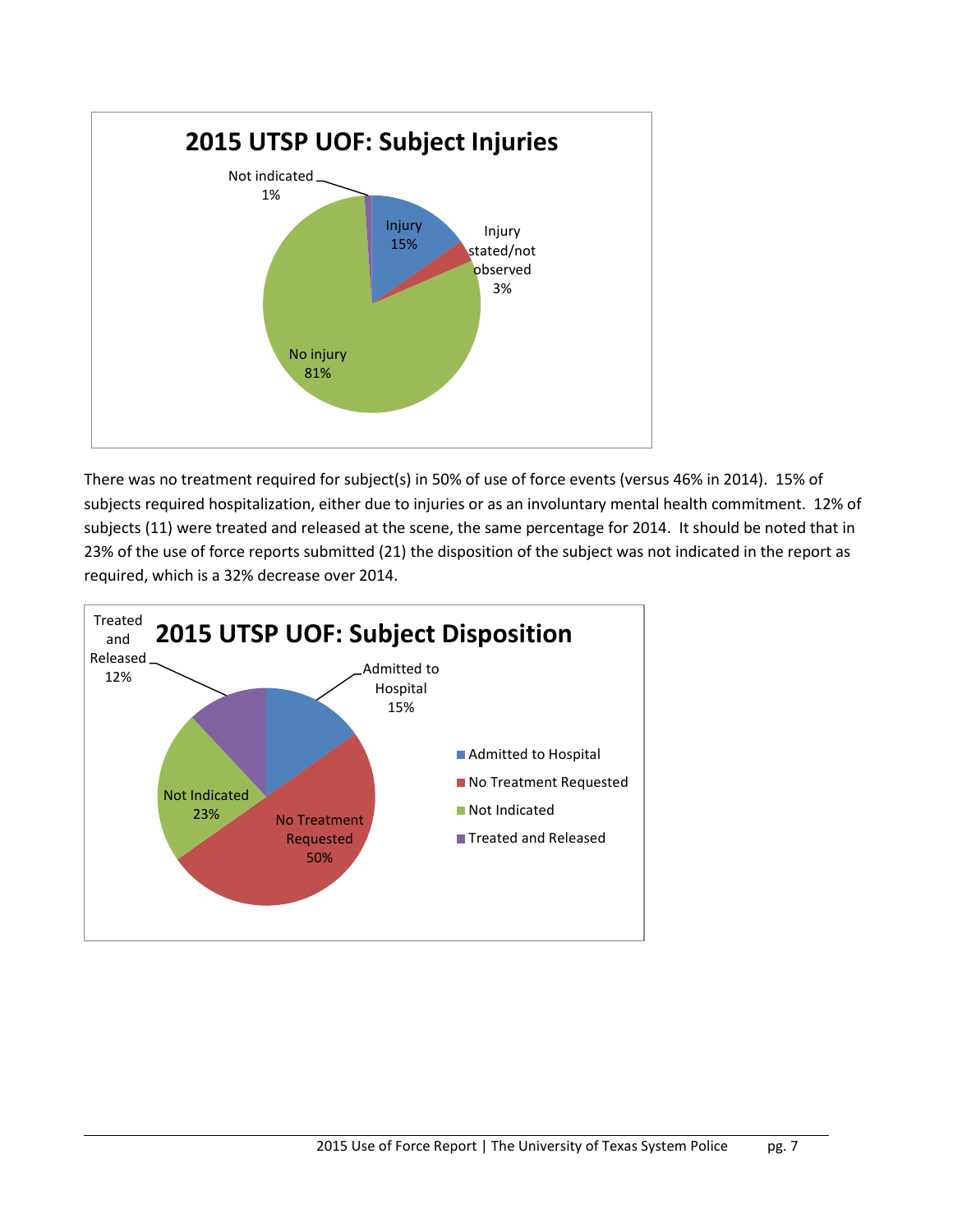# *Officer Responses*



A total of 269 separate actions exhibited by the 186 involved officers were documented in 2015. That is a decrease of 4% of actions and officers involved versus 2014. Most of the actions took place in combinations where the officer utilized two or more actions together. "Other" category represents six different use of force actions that officers took to take control of a subject such as: use of a traffic bollard to keep an intoxicated individual upright, holding down the shoulders of a sitting intoxicated individual in a chair, the use of a gurney to restrain a combative individual, etc.

#### *Ineffective Responses:* 150 of the force option responses

selected by officers proved ineffective in gaining compliance from the subject(s), which is a 15% increase over 2014. Ineffective Verbal Commands accounted for 55% of these. Examples of this include officers ordering the subject to comply, to put their hands behind their back, to stop resisting, etc. Passive Guidance techniques (grabbing or guiding) were ineffective in 30% of reports. Empty Hand Soft techniques such as arm bars, pressure points and takedowns were ineffective in 10% of events. Empty Hand Hard techniques such as punches and kicks to restrain an individual were ineffective in less than 1% of events. There was one ineffective deployment of an impact weapon. An Electronic Control Device (Taser) was actually deployed in 9 use of force incidents; however, 4 of these uses were not effective on the subject.

*Effective Responses:* UTSP officers took 119 separate actions that resulted in effective force responses. An Empty Hand Soft technique was the most common use of force and was effective in 35% of events. These techniques include arm bars, pressure points and takedowns. Empty Hand Hard techniques such as punches and kicks to restrain an individual were effective in 16% of events. 22% of the time an exhibition of a firearm by the officer(s) proved effective in gaining compliance from the subject(s). These mainly occurred during high risk events such as a "felony traffic stop" type incident. Actual use of OC Spray was effective in 2 use of force incidents (2%). There were 4 events were the display of an Electronic Control Device (Taser) by officers proved effective in gaining compliance from the subject(s). There were 5 actual deployments (3% of all use of force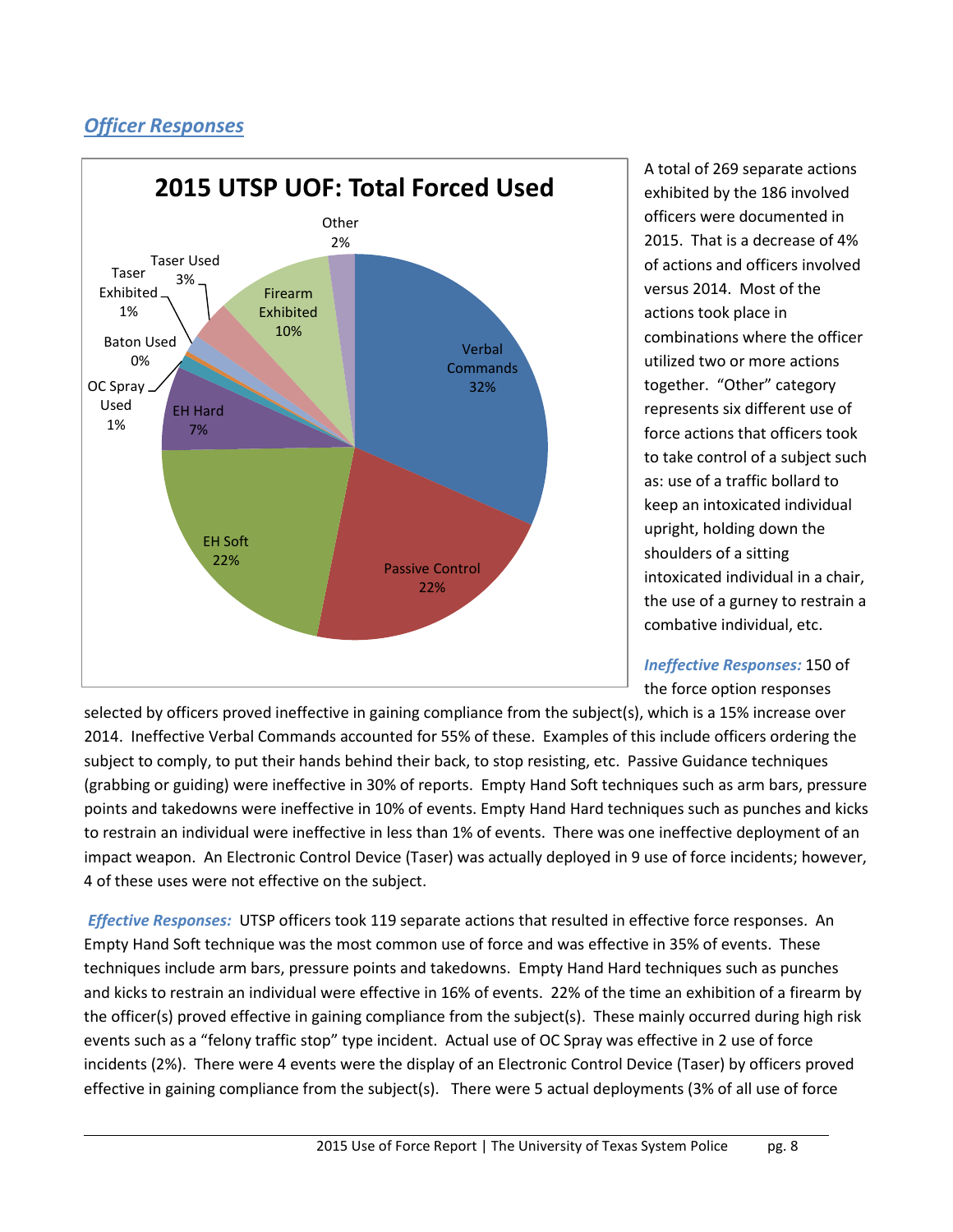events) of an Electronic Control Device (Taser) by officers that proved effective in gaining compliance from the subject(s). There were zero effective deployments of an impact weapon. In 2% of reports, Verbal Commands such as ordering the subject to comply, to put their hands behind their back, to stop resisting, etc. were effective.



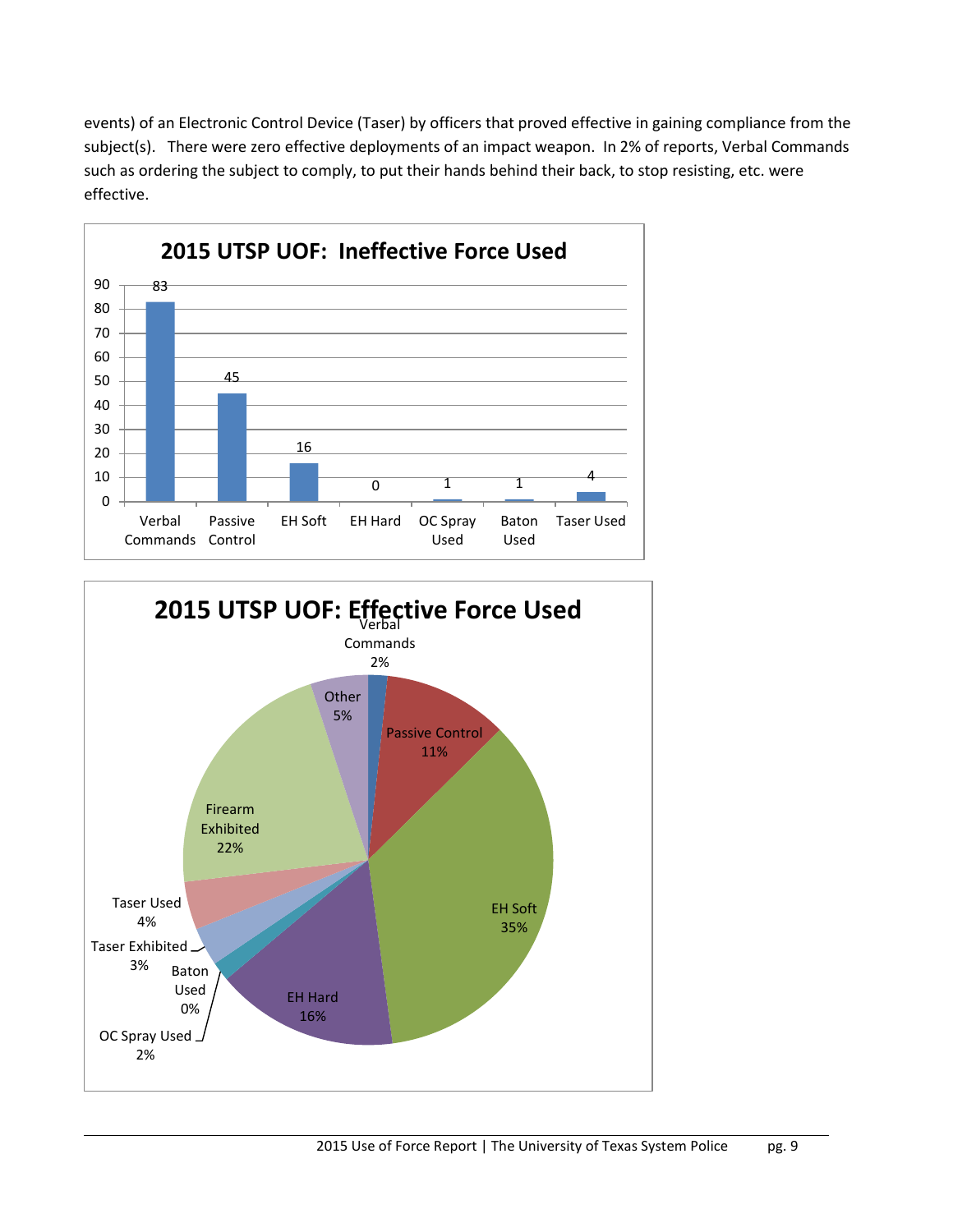## *Officer Involvement; Duty Status*

In 92% of the reports, UTSP Officers were involved in the use of force events. In three incidents (one at UT El

Paso and two at UT Health Northest in Tyler), a UTSP Public Safety Officers (security guards) assisted UTSP Police Officers in using force towards the subject(s) in order to gain compliance. There were 7 incidents (8%) in which force was used by a UTSP officer while directly assisting an outside law enforcement agency.

UTSP officers were on duty during the use of force event 98% of the time, versus 93% in 2014. One



report was for an officer who observed a possible burglary in progress in his neighborhood as he was off-duty mowing his lawn. In one event the use of force resulted from an officer engaged in off-duty employment, versus 4 events or 4% in 2014. No events occurred while an officer was engaged in an overtime event on campus.

# *Officer Injuries*

In 2015, 10 officers were injured as a result of the use of force events, versus 13 in 2014. That represents 11% of all use of force situations. No officers were hospitalized due to their injuries as recorded in the narrative portion of the DP-54.



# *Found Justified by Chief*

In 98% of the use of force cases, UTSP Chiefs/Command Staff found that the use of force by the officer(s) was justified. In two cases (2%) a Chief//Command Staff did not find the use of force justified based upon the circumstances of the event and UTSP policy on the use of force, which is no change from 2014. In one incident, an officer at